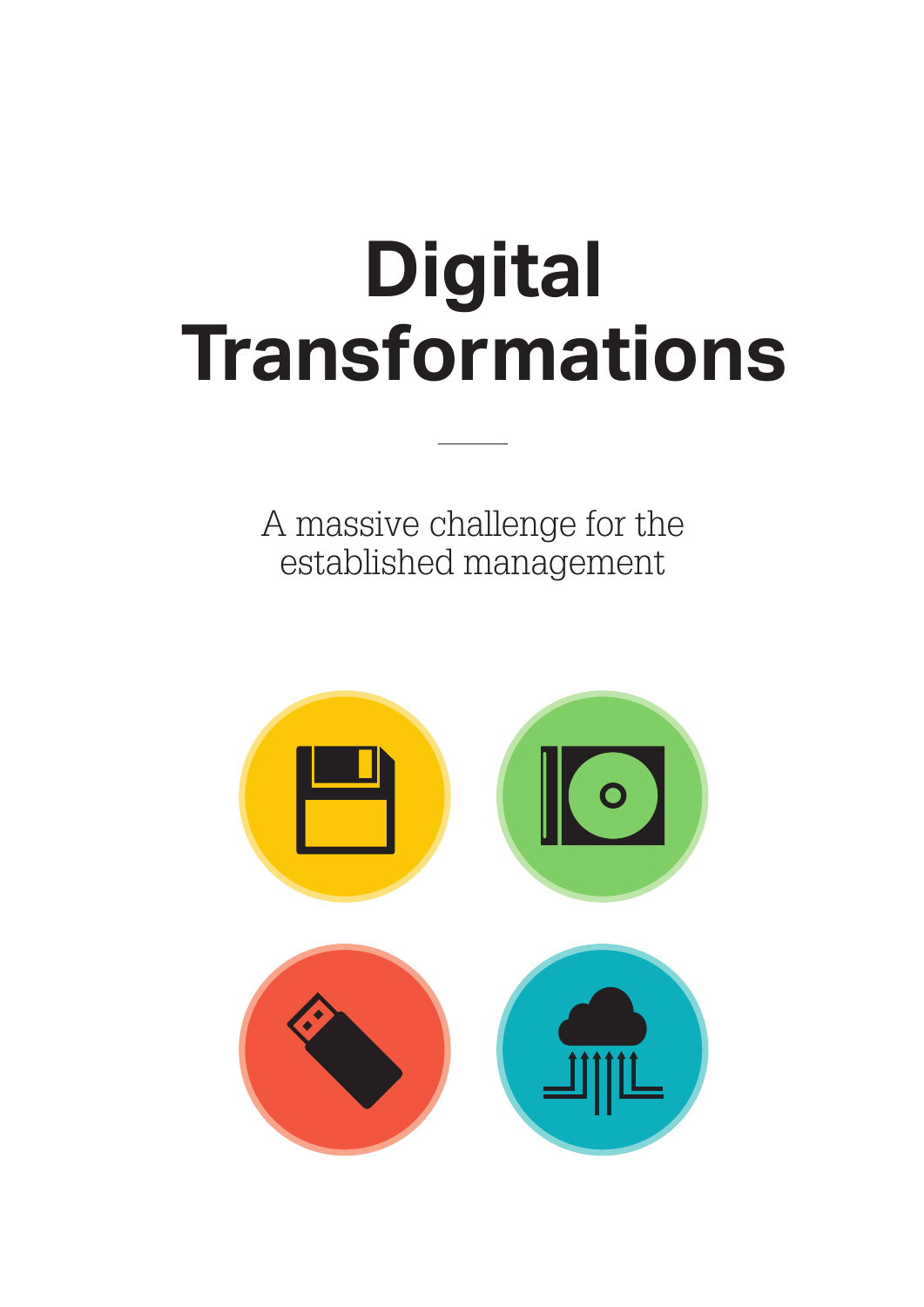Our kids look up to different idols nowadays. They don't perform on actual stages or play on football fields – they are YouTube stars like Felix Kjellberg, better known as PewDiePie, with more than 40 million followers. You haven't heard of him yet? Then it might be that you are already failing to see other developments in digital transformation, as well.

by Klaus Birklbauer

As one of this magazine's readers, you are probably amongst those whose task it is to structure transformation in this VUCA world. The prerequisite to doing that is to understand the developments and connections. Generally, the level of involvement with digital transformation (from now on only abbreviated as DX) is shown in the latest study conducted by IDC (for Austria):

| $14$ Resister: skeptical or without DX awareness,<br>eacting only ad hoc.                             |
|-------------------------------------------------------------------------------------------------------|
| $40%$ Explorer: has noticed the necessity of DX,<br>runs only uncoordinated individual projects.      |
| $23$ Player: has formulated DX objectives and<br>$23$ % strategies, focus is on existing competitors. |
| $21$ Transformer: DX is part of company culture,<br>$21$ % develops digital products and services.    |
| $2$ <sup>%</sup> Disruptor: disruptive visionary, works with entirely new digital business models.    |

# Old hat with clout

The term »digital« might be old hat, but it is especially striking now: Premium end devices are available for (almost) everybody, since it costs US\$ 10 to manufacture an Indian tablet, for example. Well-performing Internet is omnipresent – for five billion people by 2020, making it 50 percent of the entire global population. Google Balloon supports the idea of complete coverage, beginning in Sri Lanka in 2016. Data grows exponentially, like the number of sensors in ten billion networked devices. And we users are big digital gossipmongers, as well – evaluable, networkable.

## Hardware is so yesterday

Tomorrow is all about software: The ability to become the leading provider of a whole industry without owning one hotel or taxicab is a well-known fact. 100 million code lines in the embedded software of the Mercedes S Class show battles between developers of luxury cars – hardware as the competitive advantage is being replaced more and more by software. Sensors in wear parts in paper factories inform not only about cost-optimized replacement time. The entire process can be observed digitally. The next step is connected to it: the monetization of data. Digital data,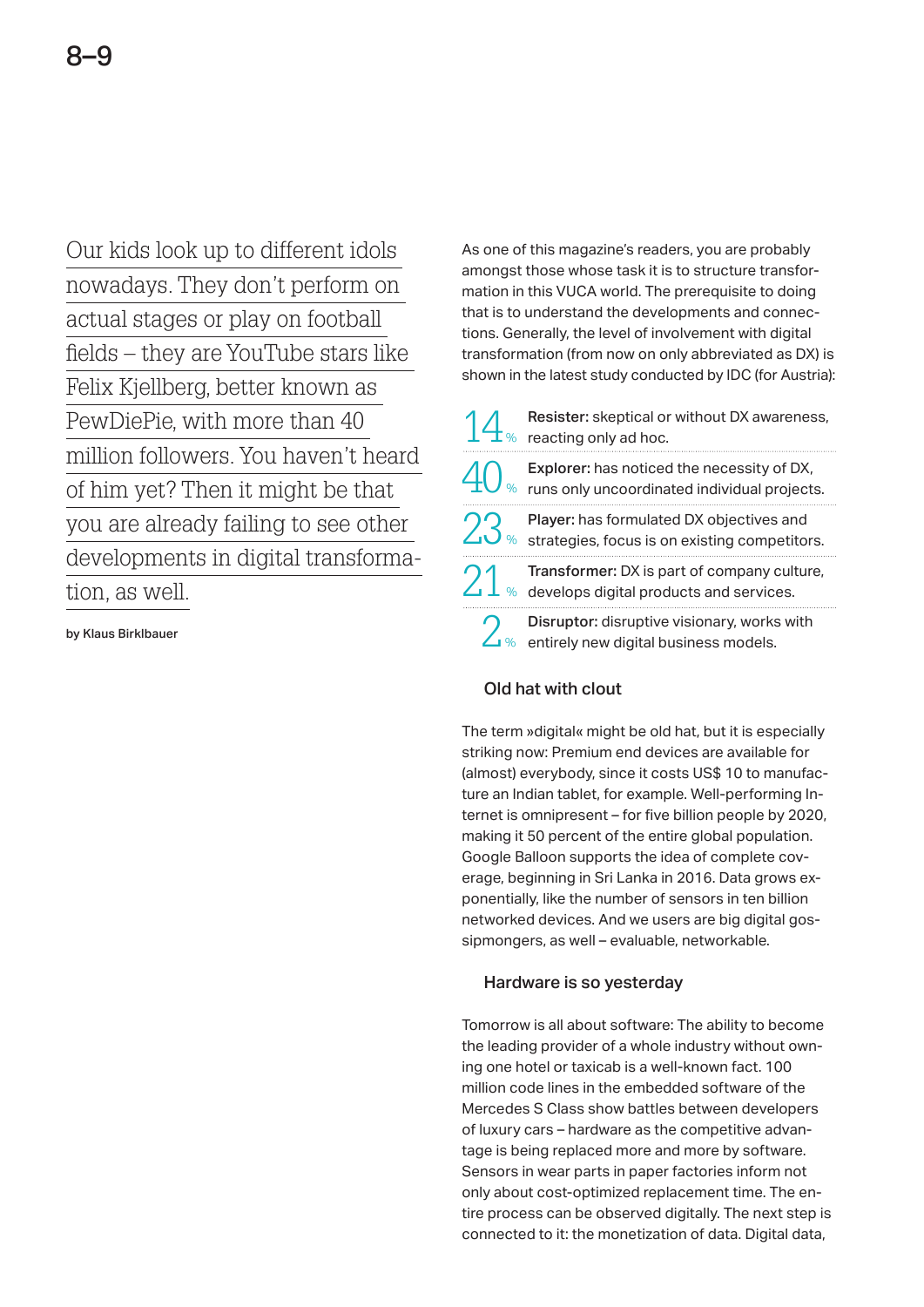

linked and processed, is often of much more value than the wear part, meaning the hardware itself.

#### DX in the commercial break

Eight out of ten TV commercials show new business models: www.aboutyou.at to search and shop for fashion; www.babbel.com for learning languages online; www.weg.de as a place for finding travel bargains; www.misterspex.com for purchasing spectacles, to name just a few. New business models are coming up – in the areas of business, travel, mobility, banking and insurance.

## DX and the professional world

There are some exciting topics here: One is that in entirely new organizational forms, one's own employees interact with collaborating robots. Another one is that the limits of companies are opening up and staff on demand enables new ways of working: www.clickworker.com provides a network of 20,000 micro-jobbers in Austria (800,000 worldwide). Most of them earn below € 5/h. At www.designcrowd.com, you have access to 500,000 graphic designers around the world, and www.upwork.com hosts 15 million freelancers. When we visited the headquarters of the latter in San Francisco, we learned about a lot of upcoming

new services for bigger companies as well as a labor union for freelancers in the U.S.

# Lots of other DX buzzwords

Industry 4.0 – the cyber-physical link between the real and digital worlds, enables us to look at the physical world through digital eyes, identifying patterns in complex processes, organizing autonomously and making decisions. This also leads to a new understanding of the human-machine interface. The Internet of Things enables a whole new field: Internet of Services (IoS).

#### Big data and artificial intelligence (AI)

Both are fed by giant data lakes of users' sensor and digital moment data, compiled and enhanced using algorithms. To understand AI more profoundly, it helps to have a more structured view.

#### Artificial narrow intelligence (ANI)

Sometimes referred to as Weak AI, which specializes in one area like doing speech processing or beating the chess champion.

#### Artificial general intelligence (AGI)

Often called Strong AI or Human-Level AI, it is as smart as a human across the board – a machine that can perform any intellectual tasks that a human being can.